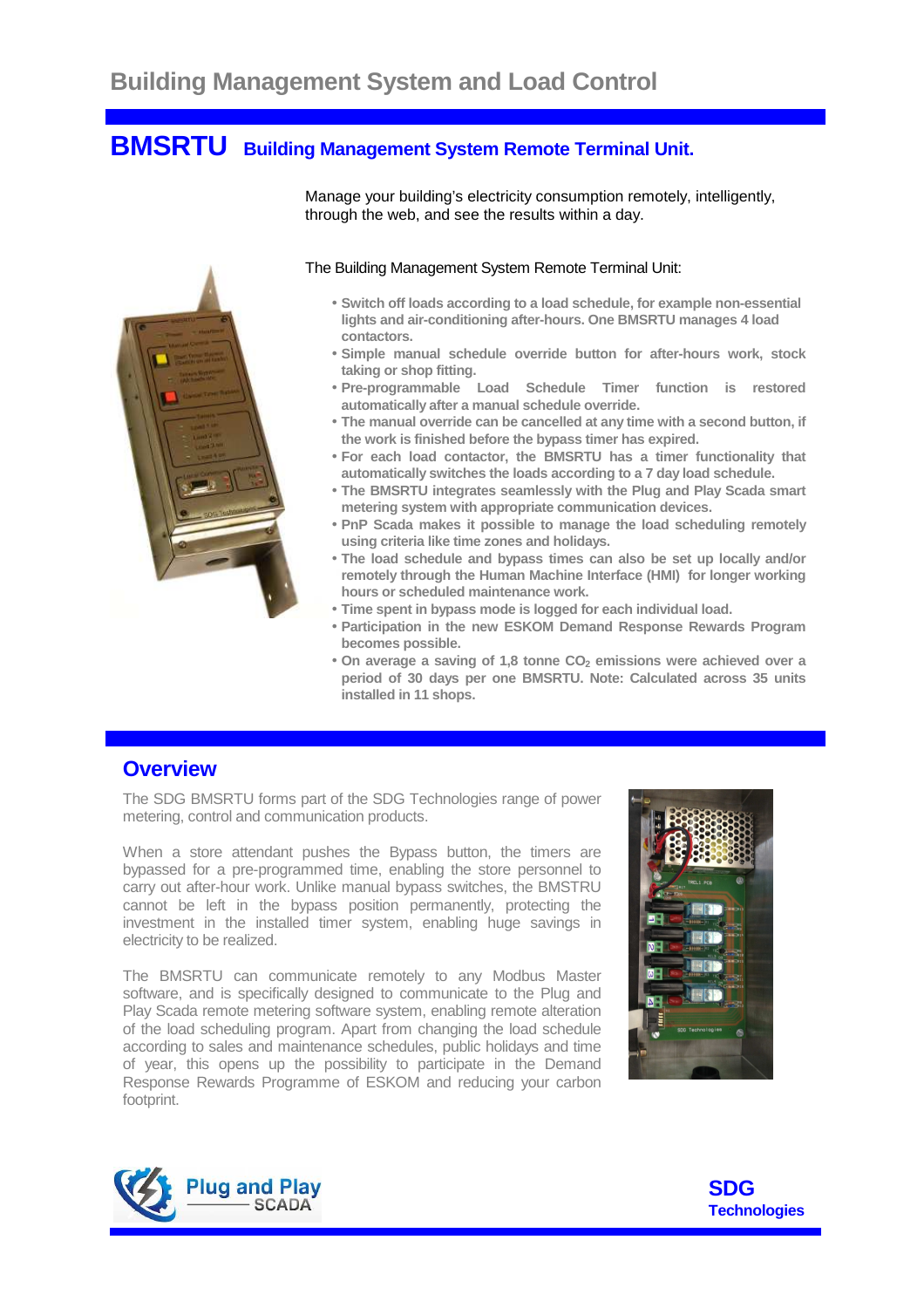## **Specifications**

#### **Electrical**

4 outputs are provided to drive contactor coils or other control inputs. Type of switch ............................................... Electromechanical Relay, Normally Open potential free contact Number of relays.................................................................................................................................................4 Relay Contact rating....................................................................................................................................... 10A Fuses........................................................Each circuit protected by an individual easily replaceable 10A fuse Snubbers..............Each relay contact protected against long term wear with a 100R/100nF (630V) snubber

### **Serial interface**

Two serial interfaces are provided, an RS232 and a RS485 output. Both use identical protocol and framing. Any one may be used depending on ease of application at a specific site. Protocol..............................................................................................................................MODBUS ASCII/RTU Data Rates: .............................................................................................................................................9600bps Characters:...........................................................................................................................................8 data bits Parity..............................................................................................................................................................none

#### **RS232 output**

This is a modified Special RS232 output compatible with any RS232 device, but modified so that it can be multidropped with Elster Electrical meters with a simple RJ12 splitter. This will ease the installation of the BMSRTU communication where there are already Elster Electrical meters close by communicating with Plug and Play Scada

Stop Bits .............................................................................................................................................................1

Maximum number of (Special) RS232 devices...............................................................................................10 (Up to 100 special RS232 devices may be multidropped in the same room using the SDG EBUF driver.)

#### **RS485 output**

| Maximum RS485 network size 300nF at 9600 (6km of CAT5) / 25nF at 115200 (500m of CAT5) |
|----------------------------------------------------------------------------------------|
|                                                                                        |

#### **Indicators**

#### **Programming**

### **Power supply**

#### **Physical Characteristics**

| Designed for mounting on the side (or top) of existing electrical panel |  |
|-------------------------------------------------------------------------|--|
|                                                                         |  |
|                                                                         |  |